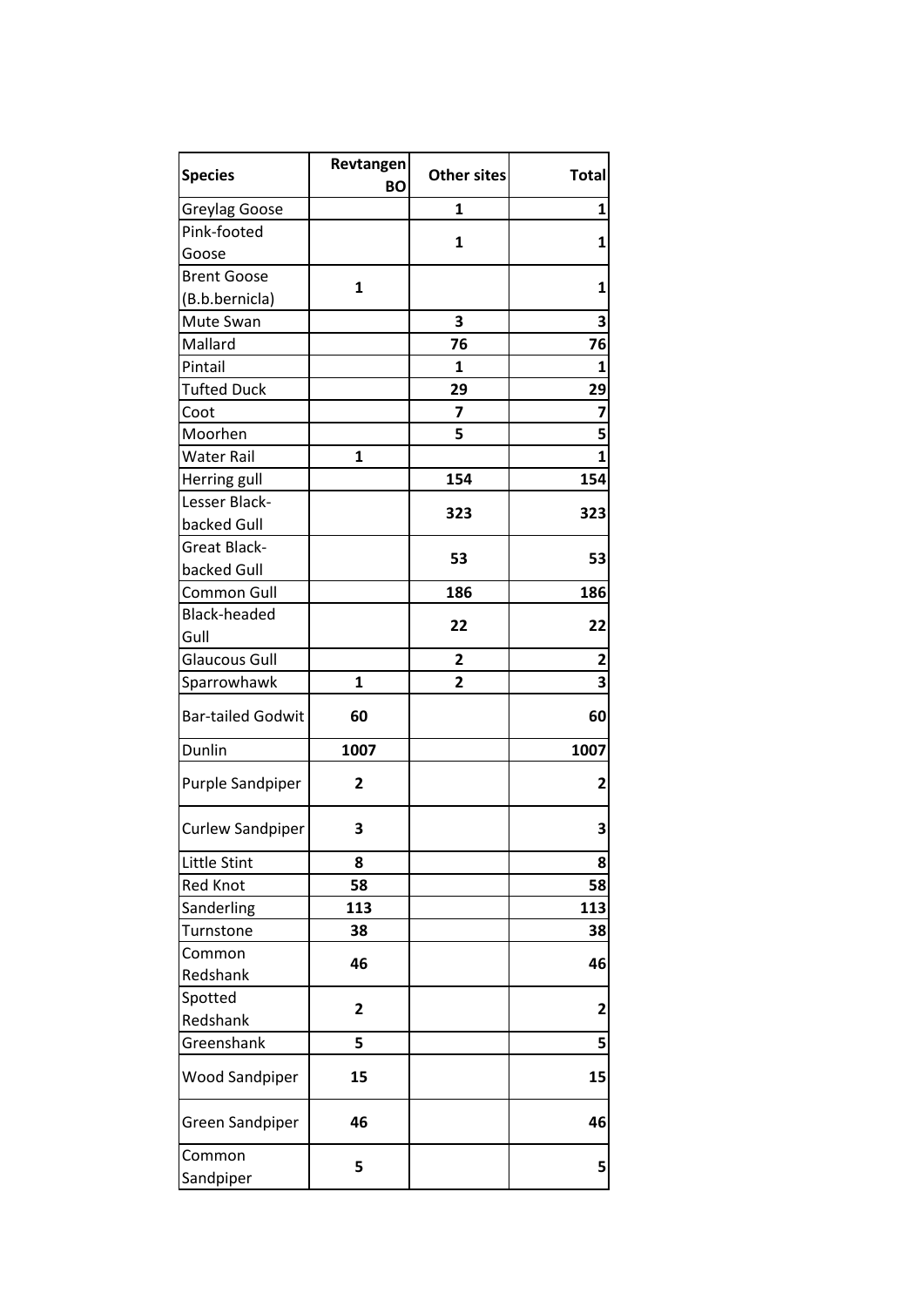|                |                                                    | 33                                       |
|----------------|----------------------------------------------------|------------------------------------------|
|                |                                                    |                                          |
| 1              |                                                    | 1                                        |
| 5              |                                                    | 5                                        |
| 9              |                                                    | 9                                        |
| 19             |                                                    | 19                                       |
| 1              |                                                    | 1                                        |
|                |                                                    | 1                                        |
|                |                                                    |                                          |
|                |                                                    | 3                                        |
|                |                                                    |                                          |
|                |                                                    | 6                                        |
|                |                                                    |                                          |
|                |                                                    | 44                                       |
|                |                                                    |                                          |
|                |                                                    | 13                                       |
|                |                                                    |                                          |
|                |                                                    | 1                                        |
|                |                                                    |                                          |
| 3              | 7                                                  | 10                                       |
| $\mathbf{1}$   |                                                    | 1                                        |
| 7              |                                                    | $\overline{7}$                           |
| 47             | 5                                                  | 52                                       |
| 52             | 10                                                 | 62                                       |
|                |                                                    | $\overline{2}$                           |
|                |                                                    |                                          |
| 502            |                                                    | 502                                      |
| 1              |                                                    | 1                                        |
| 4              |                                                    | 4                                        |
| 34             | 3                                                  | 37                                       |
| 1              |                                                    | 1                                        |
| 74             |                                                    | 74                                       |
| 116            | 20                                                 | 136                                      |
|                |                                                    |                                          |
|                |                                                    | 3                                        |
| 21             | 10                                                 | 31                                       |
| 228            | 101                                                | 329                                      |
| 58             | 1                                                  | 59                                       |
| $\overline{2}$ |                                                    | $\mathbf 2$                              |
|                | 1                                                  | $\mathbf{1}$                             |
| 3              |                                                    | 3                                        |
|                |                                                    |                                          |
|                |                                                    | 11                                       |
|                |                                                    |                                          |
|                |                                                    | 4                                        |
| 100            | $\overline{7}$                                     | 107                                      |
| 303            | 26                                                 | 329                                      |
|                |                                                    |                                          |
|                |                                                    | 3                                        |
|                | 33<br>1<br>4<br>33<br>12<br>1<br>3<br>11<br>4<br>3 | 3<br>$\overline{2}$<br>11<br>1<br>1<br>1 |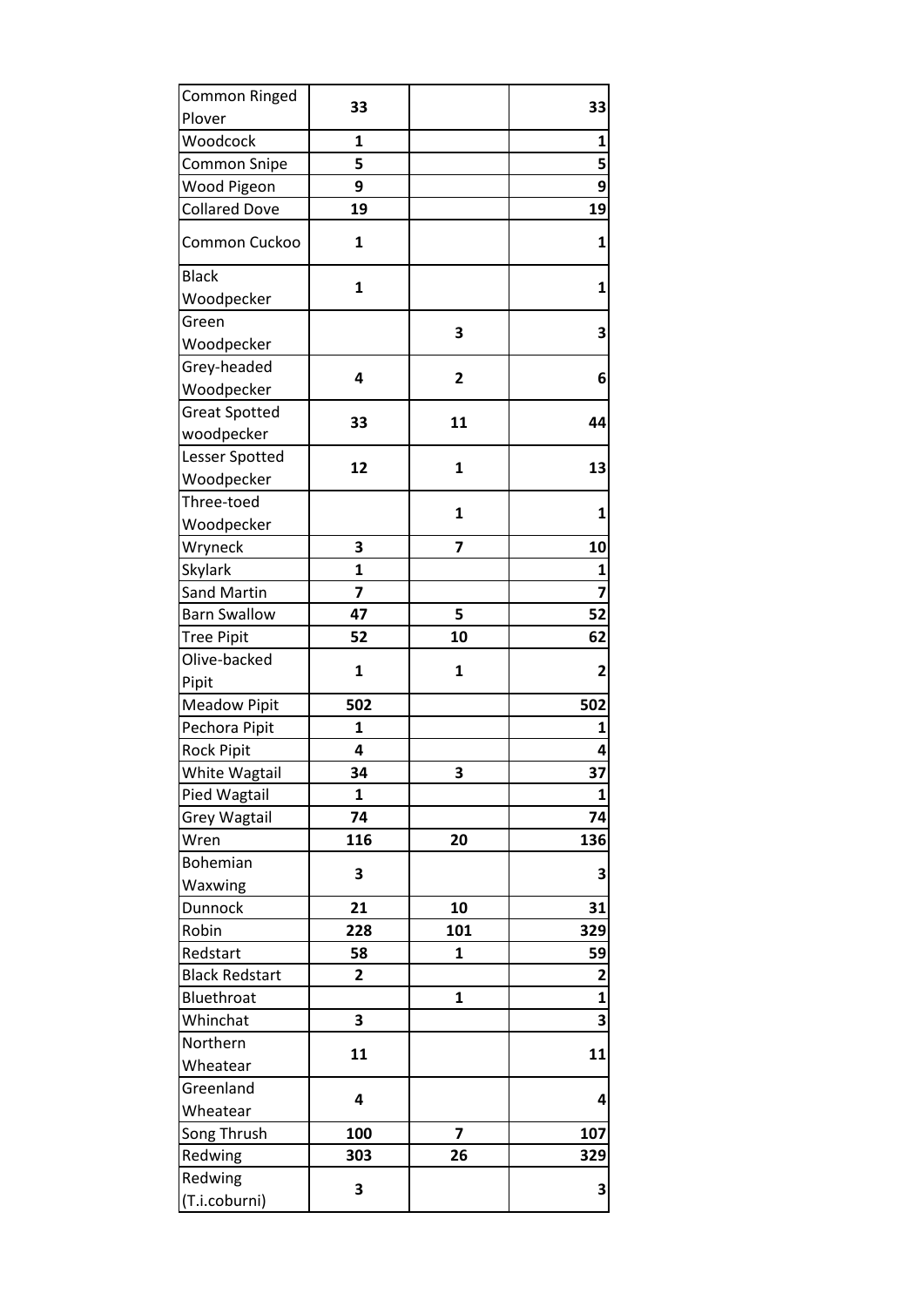| Fieldfare               | 140            | 4                       | 144            |
|-------------------------|----------------|-------------------------|----------------|
| <b>Blackbird</b>        | 250            | 38                      | 288            |
| <b>Ring Ouzel</b>       | 2              |                         | 2              |
| Mistle Thrush           | $\mathbf{1}$   |                         | $\mathbf{1}$   |
| <b>Icterine Warbler</b> | 3              |                         | 3              |
| <b>Blackcap</b>         | 251            | 55                      | 306            |
| Common                  |                |                         |                |
| Whitethroat             | 63             | 1                       | 64             |
| Lesser                  |                |                         |                |
| Whitethroat             | 21             | 2                       | 23             |
| Garden Warbler          | 152            | 34                      | 186            |
| <b>Barred Warbler</b>   | 3              |                         | 3              |
| Grasshopper             |                |                         |                |
| Warbler                 | 16             |                         | 16             |
| <b>Reed Warbler</b>     | 25             |                         | 25             |
| <b>Blyth's Reed</b>     |                |                         | $\mathbf{1}$   |
| Warbler                 | 1              |                         |                |
| Marsh Warbler           | 1              |                         | 1              |
| Sedge Warbler           | 30             |                         | 30             |
| Wood Warbler            | $\mathbf{1}$   |                         | 1              |
| <b>Willow Warbler</b>   | 706            | 167                     | 873            |
| Chiffchaff              | 124            | 7                       | 131            |
| Siberian                | $\overline{2}$ |                         | 2              |
| Chiffchaff              |                |                         |                |
| Yellow-browed           | 2              |                         | 2              |
| Warbler                 |                |                         |                |
| Goldcrest               | 78             | 12                      | 90             |
| Spotted                 | 11             | 1                       | 12             |
| Flycatcher              |                |                         |                |
| Pied Flycatcher         | 28             | 26                      | 54             |
| Long-taild Tit          | 23             | 20                      | 43             |
| <b>Great Tit</b>        | 109            | 416                     | 525            |
| Coal Tit                | 39             | 8                       | 47             |
| <b>Crested Tit</b>      | 1              | 3                       | 4              |
| <b>Willow Tit</b>       | 61             | 22                      | 83             |
| Marsh Tit               |                | 3                       | 3              |
| <b>Blue Tit</b>         | 841            | 247                     | 1088           |
| Eurasian                | 22             | 45                      | 67             |
| Nuthatch                |                |                         |                |
| <b>Tree Creeper</b>     | $\overline{7}$ | 13                      | 20             |
| <b>Starling</b>         | 177            | $\overline{\mathbf{z}}$ | 184            |
| <b>House Sparrow</b>    | 189            | 79                      | 268            |
| <b>Tree Sparrow</b>     | 109            | 15                      | 124            |
| Eurasian Jay            |                | 2                       | 2              |
| Magpie                  | $\mathbf{1}$   | 3                       | 4              |
| <b>Hooded Crow</b>      | 1              | $\mathbf{1}$            | $\overline{2}$ |
| Chaffinch               | 82             | 156                     | 238            |
| <b>Brambling</b>        | 87             | 61                      | 148            |